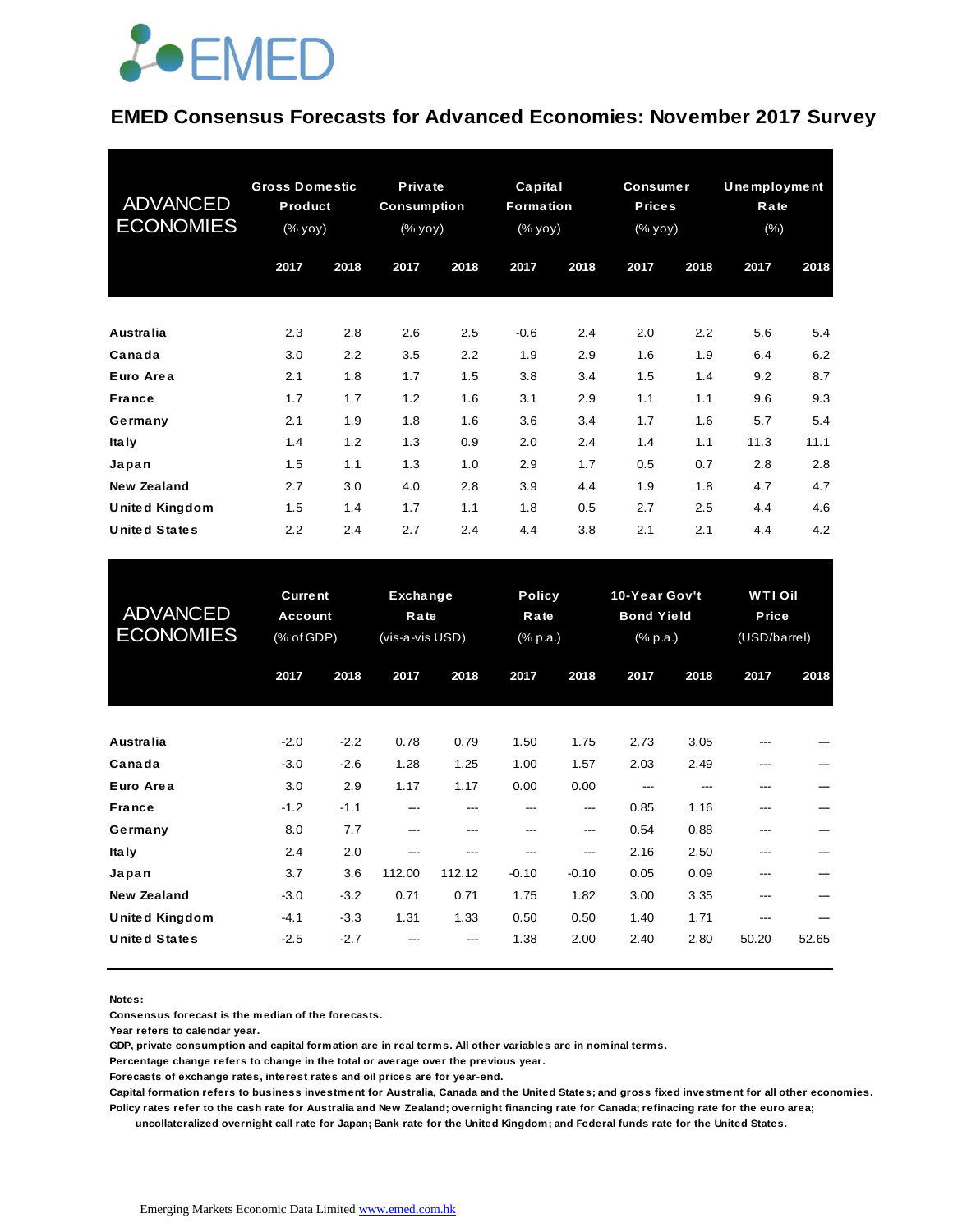

#### **EMED Consensus Forecasts for Emerging Markets: November 2017 Survey**

| <b>EMERGING</b><br><b>MARKETS</b> | <b>Gross Domestic</b><br>Product<br>(% yoy)<br>2017 | 2018       | Private<br><b>Consumption</b><br>(% yoy)<br>2017 | 2018       | <b>Fixed</b><br>Investment<br>(% yoy)<br>2017 | 2018 | Consumer<br><b>Prices</b><br>(% yoy)<br>2017 | 2018 | <b>Unemployment</b><br>Rate<br>(% )<br>2017 | 2018 |
|-----------------------------------|-----------------------------------------------------|------------|--------------------------------------------------|------------|-----------------------------------------------|------|----------------------------------------------|------|---------------------------------------------|------|
|                                   |                                                     |            | 3.2                                              |            | 7.1                                           | 7.5  |                                              | 16.8 | 8.1                                         | 7.7  |
| Argentina<br><b>Brazil</b>        | 2.8<br>0.6                                          | 3.3<br>2.1 | 0.6                                              | 2.9<br>2.5 | $-2.1$                                        | 5.5  | 24.6<br>3.5                                  | 3.8  | 12.7                                        | 11.5 |
| Chile                             | 1.4                                                 | 2.5        | 2.2                                              | 2.5        | $-1.5$                                        | 2.0  | 2.4                                          | 2.8  | 6.8                                         | 6.8  |
| China                             | 6.8                                                 | 6.4        | 7.5                                              | 7.9        | 6.1                                           | 5.8  | 1.6                                          | 2.2  | 4.1                                         | 4.1  |
| Colombia                          | 1.7                                                 | 2.5        | 1.7                                              | 2.6        | 2.1                                           | 4.1  | 4.2                                          | 3.4  | 9.8                                         | 9.8  |
| <b>Czech Republic</b>             | 4.0                                                 | 3.0        | 3.3                                              | 2.9        | 4.5                                           | 4.0  | 2.4                                          | 2.1  | 3.1                                         | 3.0  |
| <b>Hong Kong</b>                  | 3.3                                                 | 2.5        | 3.9                                              | 2.3        | 4.5                                           | 1.9  | 1.8                                          | 2.3  | 3.3                                         | 3.3  |
| Hungary                           | 3.7                                                 | 3.5        | 4.0                                              | 3.8        | 11.6                                          | 8.1  | 2.4                                          | 2.6  | 4.2                                         | 4.2  |
| India                             | 7.0                                                 | 7.5        | 7.3                                              | 7.8        | 3.3                                           | 6.9  | 3.7                                          | 4.8  | $\cdots$                                    | ---  |
| Indonesia                         | 5.1                                                 | 5.4        | 5.0                                              | 5.1        | 5.5                                           | 6.0  | 4.0                                          | 4.0  | 5.6                                         | 5.6  |
| Malaysia                          | 5.4                                                 | 4.8        | 6.3                                              | 5.0        | 5.4                                           | 4.7  | 3.7                                          | 2.5  | 3.5                                         | 3.4  |
| Mexico                            | 2.2                                                 | 2.3        | 2.5                                              | 2.6        | $-0.5$                                        | 1.8  | 6.0                                          | 3.9  | 3.5                                         | 3.6  |
| <b>Philippines</b>                | 6.5                                                 | 6.5        | 6.1                                              | 6.2        | 8.8                                           | 8.2  | 3.1                                          | 3.0  | 5.7                                         | 5.2  |
| Poland                            | 4.0                                                 | 3.4        | 4.4                                              | 3.8        | 3.8                                           | 7.6  | 1.9                                          | 2.2  | 6.1                                         | 6.0  |
| Russia                            | 1.6                                                 | 1.7        | 2.5                                              | 3.1        | 4.2                                           | 3.5  | 4.1                                          | 4.0  | 5.3                                         | 5.0  |
| <b>Singapore</b>                  | 2.7                                                 | 2.4        | 1.0                                              | 2.0        | $-1.2$                                        | 0.5  | 0.7                                          | 1.1  | 2.3                                         | 2.3  |
| South Korea                       | 2.9                                                 | 2.8        | 2.3                                              | 2.4        | 8.7                                           | 2.0  | 2.0                                          | 2.0  | 3.6                                         | 3.5  |
| Taiwan                            | 2.4                                                 | 2.3        | 2.0                                              | 2.1        | 1.2                                           | 2.5  | 0.8                                          | 1.1  | 3.8                                         | 3.8  |
| <b>Thailand</b>                   | 3.6                                                 | 3.5        | 3.1                                              | 2.9        | 2.4                                           | 4.7  | 0.6                                          | 1.5  | 1.1                                         | 1.0  |
| Turkey                            | 4.6                                                 | 3.3        | 4.0                                              | 3.4        | 6.4                                           | 3.6  | 10.7                                         | 8.6  | 11.4                                        | 11.5 |

| <b>EMERGING</b>       | Money<br><b>Supply M2</b> |         | <b>Merchandise</b><br><b>Exports</b> |         | <b>Merchandise</b><br><b>Imports</b> |      | <b>Current</b><br><b>Account</b> |        | <b>Exchange</b><br>Rate |       |  |
|-----------------------|---------------------------|---------|--------------------------------------|---------|--------------------------------------|------|----------------------------------|--------|-------------------------|-------|--|
| <b>MARKETS</b>        |                           | (% yoy) |                                      | (% yoy) | (% yoy)                              |      | (% of GDP)                       |        | (vis-a-vis USD)         |       |  |
|                       | 2017                      | 2018    | 2017                                 | 2018    | 2017                                 | 2018 | 2017                             | 2018   | 2017                    | 2018  |  |
|                       |                           |         |                                      |         |                                      |      |                                  |        |                         |       |  |
|                       |                           |         |                                      |         |                                      |      |                                  |        |                         |       |  |
| Argentina             | 29.0                      | 22.6    | 1.9                                  | 4.2     | 14.4                                 | 7.2  | $-3.5$                           | $-3.8$ | 17.90                   | 19.90 |  |
| <b>Brazil</b>         | 4.4                       | 5.5     | 3.6                                  | 4.6     | 2.6                                  | 8.3  | $-0.6$                           | $-1.6$ | 3.20                    | 3.20  |  |
| Chile                 | 5.8                       | 9.0     | 3.4                                  | 3.2     | 3.9                                  | 4.3  | $-1.6$                           | $-1.9$ | 651                     | 640   |  |
| China                 | 9.6                       | 9.0     | 5.1                                  | 4.3     | 11.9                                 | 4.6  | 1.6                              | 1.5    | 6.69                    | 6.65  |  |
| Colombia              | 12.7                      | 13.8    | 6.4                                  | 3.2     | 3.6                                  | 5.6  | $-3.8$                           | $-3.4$ | 3003                    | 3000  |  |
| <b>Czech Republic</b> | $---$                     | $---$   | 7.4                                  | 5.7     | 6.8                                  | 7.0  | 1.0                              | 0.6    | 22.4                    | 21.8  |  |
| <b>Hong Kong</b>      | 9.7                       | 7.4     | 5.4                                  | 4.0     | 5.5                                  | 4.0  | 3.4                              | 3.0    | 7.80                    | 7.80  |  |
| Hungary               | 4.0                       | 3.4     | 5.8                                  | 6.8     | 7.2                                  | 7.9  | 3.9                              | 3.1    | 270                     | 262   |  |
| India                 | 12.2                      | 9.5     | 7.1                                  | 5.5     | 11.0                                 | 4.1  | $-1.4$                           | $-1.4$ | 65.2                    | 65.3  |  |
| Indonesia             | 10.5                      | 12.0    | 5.0                                  | 5.5     | 4.8                                  | 6.4  | $-1.8$                           | $-2.0$ | 13400                   | 13318 |  |
| Malaysia              | 4.5                       | 3.6     | 8.7                                  | 3.6     | 8.9                                  | 4.2  | 2.5                              | 2.3    | 4.22                    | 4.19  |  |
| <b>Mexico</b>         | 10.6                      | 11.6    | 7.2                                  | 5.6     | 6.8                                  | 5.6  | $-2.0$                           | $-2.2$ | 18.5                    | 18.5  |  |
| <b>Philippines</b>    | 13.2                      | 16.1    | 13.0                                 | 6.0     | 11.6                                 | 6.5  | $-0.1$                           | $-0.1$ | 51.2                    | 52.0  |  |
| Poland                | 7.2                       | 8.5     | 5.3                                  | 5.8     | 7.4                                  | 7.7  | $-1.0$                           | $-1.3$ | 3.65                    | 3.60  |  |
| Russia                | 8.8                       | 8.5     | 4.8                                  | 2.0     | 16.6                                 | 5.2  | 2.4                              | 2.0    | 58.3                    | 58.9  |  |
| Singapore             | 7.3                       | 5.9     | 3.6                                  | 2.1     | 4.1                                  | 3.1  | 19.0                             | 18.5   | 1.37                    | 1.35  |  |
| South Korea           | 5.5                       | 6.2     | 4.2                                  | 3.4     | 7.5                                  | 3.6  | 5.8                              | 5.5    | 1136                    | 1108  |  |
| Taiwan                | 3.9                       | 4.4     | 7.2                                  | 4.1     | 8.4                                  | 4.7  | 12.7                             | 12.0   | 30.2                    | 30.0  |  |
| <b>Thailand</b>       | 4.0                       | 5.0     | 6.5                                  | 4.5     | 12.5                                 | 6.8  | 9.0                              | 7.4    | 33.6                    | 33.9  |  |
| Turkey                | 16.5                      | 14.7    | 6.6                                  | 4.9     | 4.5                                  | 5.4  | $-4.4$                           | $-4.2$ | 3.60                    | 3.85  |  |

**Notes:** 

**Consensus forecast is the median of the forecasts.**

**Year refers to calendar year except for India for which fiscal year (April to March) is used. GDP, private consumption and fixed investment are in real terms. All other variables are in nominal terms.**

**Percentage change refers to change in the total or average over the previous year, except for money supply growth which is based on year-end figures.**

**Forecasts of exchange rates and interest rates are for year-end.**

**Forecasts for India are FY17/18 and FY18/19**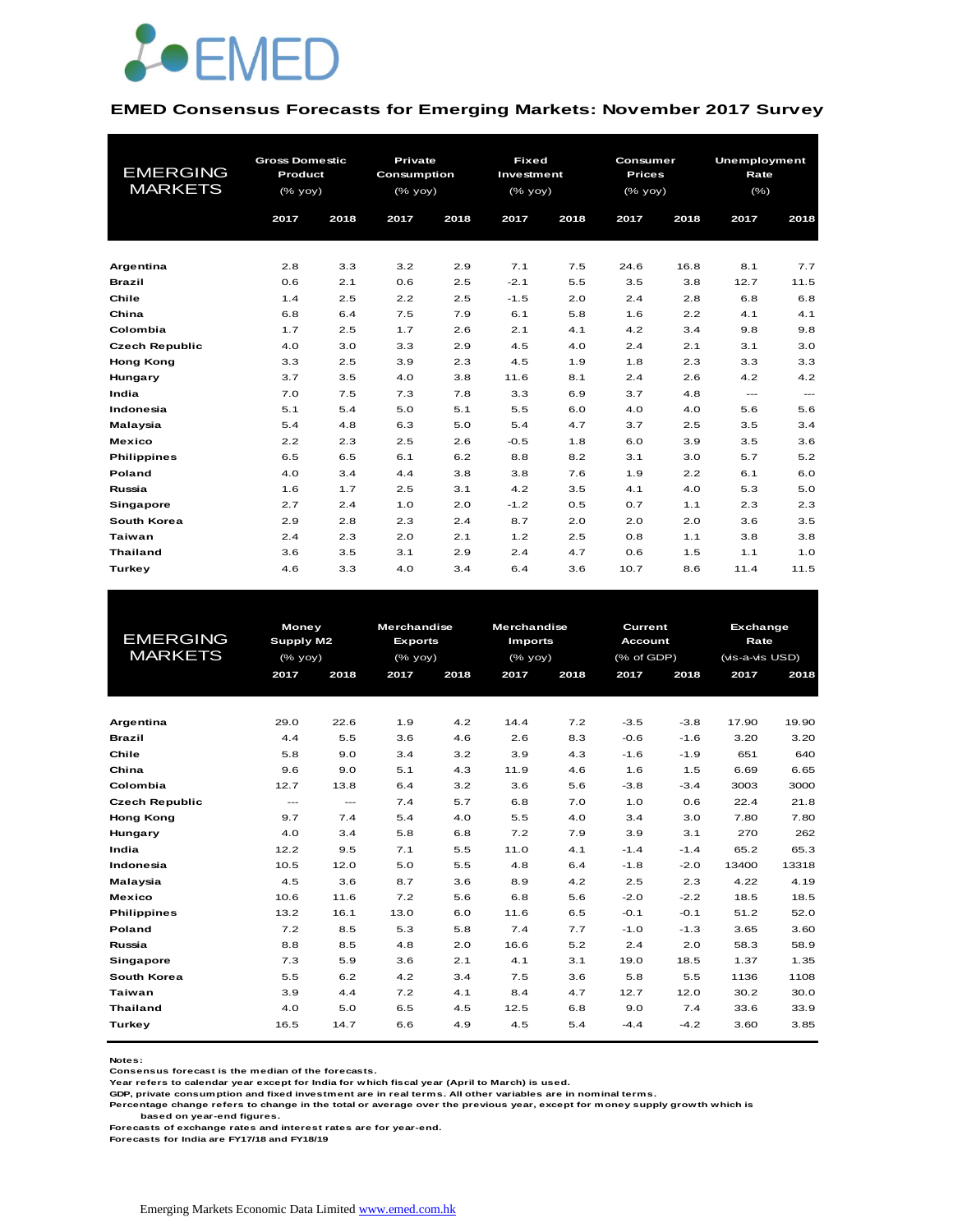### **EMED Consensus Forecasts for the United States: November 2017 Survey**

| UNITED STATES                    | <b>Gross Domestic</b><br>Product<br>$(% \mathsf{Y}^{\prime }\mathsf{Y}^{\prime })$ (% $\mathsf{Y}^{\prime }\mathsf{Y}^{\prime }\mathsf{Y}^{\prime })$ |      | <b>Consumer</b><br><b>Prices</b><br>(% yoy) |       | <b>UNITED STATES</b>                | <b>Gross Domestic</b><br><b>Product</b><br>(% yoy) |         | Consumer<br><b>Prices</b><br>$(% \mathsf{Y}^{\prime }\mathsf{Y}^{\prime }\mathsf{Y}^{\prime })$ |      |
|----------------------------------|-------------------------------------------------------------------------------------------------------------------------------------------------------|------|---------------------------------------------|-------|-------------------------------------|----------------------------------------------------|---------|-------------------------------------------------------------------------------------------------|------|
|                                  | 2017                                                                                                                                                  | 2018 | 2017                                        | 2018  |                                     | 2017                                               | 2018    | 2017                                                                                            | 2018 |
| <b>ABN AMRO</b>                  | 2.3                                                                                                                                                   | 2.5  | 1.9                                         | 1.7   | <b>ING</b>                          | 2.4                                                | 2.9     | 2.5                                                                                             | 2.9  |
| <b>Action Economics</b>          | 2.3                                                                                                                                                   | 2.8  | $2.2\,$                                     | 2.5   | Intesa Sanpaolo                     | $2.2\,$                                            | 2.4     | 2.1                                                                                             | 1.8  |
| <b>AIB Global Treasury</b>       | 2.1                                                                                                                                                   | 2.3  | 2.3                                         | 2.0   | <b>KBC</b>                          | 2.0                                                | 2.0     | 2.1                                                                                             | 2.3  |
| <b>Allianz</b>                   | 2.0                                                                                                                                                   | 2.2  | $2.2\,$                                     | 2.5   | <b>Kiel Institute</b>               | 2.1                                                | 2.3     | 1.9                                                                                             | 2.2  |
| <b>Bank Julius Baer</b>          | 2.3                                                                                                                                                   | 2.5  | 2.2                                         | 2.0   | <b>Moody's Analytics</b>            | 2.2                                                | 2.9     | 2.1                                                                                             | 2.2  |
| <b>Barclays Capital</b>          | 1.9                                                                                                                                                   | 2.3  | 2.0                                         | 2.2   | <b>Mortgage Bankers Association</b> | 2.3                                                | 2.0     | 2.0                                                                                             | 2.0  |
| <b>BayernLB</b>                  | 2.1                                                                                                                                                   | 2.4  | 2.1                                         | 1.8   | <b>NAR</b>                          | 2.2                                                | 2.8     | 2.0                                                                                             | 2.5  |
| <b>BBVA</b>                      | 2.1                                                                                                                                                   | 2.2  | 2.0                                         | 1.7   | <b>National Bank of Canada</b>      | 2.2                                                | 2.4     | 2.0                                                                                             | 1.9  |
| <b>Berenberg Capital Markets</b> | 2.2                                                                                                                                                   | 2.5  | 2.1                                         | 2.3   | <b>NIESR</b>                        | 2.1                                                | 2.3     | 1.6                                                                                             | 2.2  |
| <b>BMO Capital Markets</b>       | 2.3                                                                                                                                                   | 2.4  | 2.1                                         | 2.2   | <b>Northern Trust</b>               | 2.2                                                | 2.3     | 2.1                                                                                             | 2.1  |
| <b>BNP Paribas</b>               | 2.3                                                                                                                                                   | 2.6  | 1.9                                         | 2.3   | <b>OCBC Bank</b>                    | 2.2                                                | 2.3     | 2.1                                                                                             | 2.4  |
| <b>Capital Economics</b>         | 2.2                                                                                                                                                   | 2.5  | 2.0                                         | 2.1   | <b>PNC</b>                          | 2.2                                                | 2.5     | 2.0                                                                                             | 2.0  |
| <b>CIBC World Markets</b>        | 2.1                                                                                                                                                   | 2.2  | 2.1                                         | 2.4   | Prometeia                           | 2.2                                                | 2.1     | 1.7                                                                                             | 2.2  |
| Citigroup                        | 2.2                                                                                                                                                   | 2.7  | 1.7                                         | 1.7   | <b>Raymond James</b>                | 2.2                                                | 2.0     | 2.1                                                                                             | 2.0  |
| <b>Comerica Bank</b>             | 2.3                                                                                                                                                   | 2.9  | 2.1                                         | 2.0   | <b>Royal Bank of Canada</b>         | 2.2                                                | 2.5     | 2.1                                                                                             | 1.7  |
| Commerzbank                      | 2.2                                                                                                                                                   | 2.4  | 2.1                                         | 2.0   | <b>Schroders</b>                    | 2.0                                                | 2.0     | 1.9                                                                                             | 1.9  |
| <b>Credit Agricole</b>           | 2.2                                                                                                                                                   | 2.5  | 2.1                                         | 2.2   | <b>Scotia Capital</b>               | 2.2                                                | 2.4     | 2.0                                                                                             | 2.2  |
| <b>Credit Suisse</b>             | 2.2                                                                                                                                                   | 2.6  | 2.1                                         | 1.7   | <b>Societe Generale</b>             | 2.1                                                | $2.2\,$ | 2.1                                                                                             | 1.5  |
| Daiwa Institute of Research      | 2.2                                                                                                                                                   | 2.3  | 1.9                                         | 2.2   | <b>Standard &amp; Poor's</b>        | 2.1                                                | 2.3     | 1.9                                                                                             | 2.1  |
| Danske Bank                      | 2.1                                                                                                                                                   | 2.3  | 1.9                                         | 1.7   | <b>TD Economics</b>                 | 2.1                                                | 2.3     | 2.3                                                                                             | 1.6  |
| <b>DBS Bank</b>                  | 2.2                                                                                                                                                   | 2.5  | 1.9                                         | 2.1   | <b>UOB</b>                          | 2.5                                                | 2.5     | 2.1                                                                                             | 2.3  |
| Deka Bank                        | 2.2                                                                                                                                                   | 2.5  | 2.1                                         | 2.2   |                                     |                                                    |         |                                                                                                 |      |
| <b>Desjardins</b>                | 2.2                                                                                                                                                   | 2.4  | 2.1                                         | 1.9   |                                     |                                                    |         |                                                                                                 |      |
| <b>DIW Berlin</b>                | 2.1                                                                                                                                                   | 2.4  | 1.8                                         | 1.6   |                                     |                                                    |         |                                                                                                 |      |
| <b>DZ Bank</b>                   | 2.2                                                                                                                                                   | 2.5  | 2.2                                         | 2.2   | <b>CONSENSUS</b>                    |                                                    |         |                                                                                                 |      |
| <b>Fannie Mae</b>                | 2.2                                                                                                                                                   | 2.3  | 2.1                                         | $1.8$ | Median                              | 2.2                                                | 2.4     | 2.1                                                                                             | 2.1  |
| <b>First Trust Advisors</b>      | 2.3                                                                                                                                                   | 2.3  | 2.2                                         | 2.9   | Mean                                | 2.2                                                | 2.4     | 2.0                                                                                             | 2.1  |
| <b>Freddie Mac</b>               | 2.2                                                                                                                                                   | 2.2  | 1.8                                         | 2.4   | High                                | 2.5                                                | 2.9     | 2.5                                                                                             | 2.9  |
| Handelsbanken                    | 2.1                                                                                                                                                   | 2.0  | 1.6                                         | 2.0   | Low                                 | 1.9                                                | 2.0     | 1.6                                                                                             | 1.5  |
| <b>IFO Munich Institute</b>      | 2.2                                                                                                                                                   | 2.1  | 2.4                                         | 2.4   | <b>Standard Deviation</b>           | 0.1                                                | 0.2     | 0.2                                                                                             | 0.3  |
| Continues in the next column     |                                                                                                                                                       |      |                                             |       |                                     |                                                    |         |                                                                                                 |      |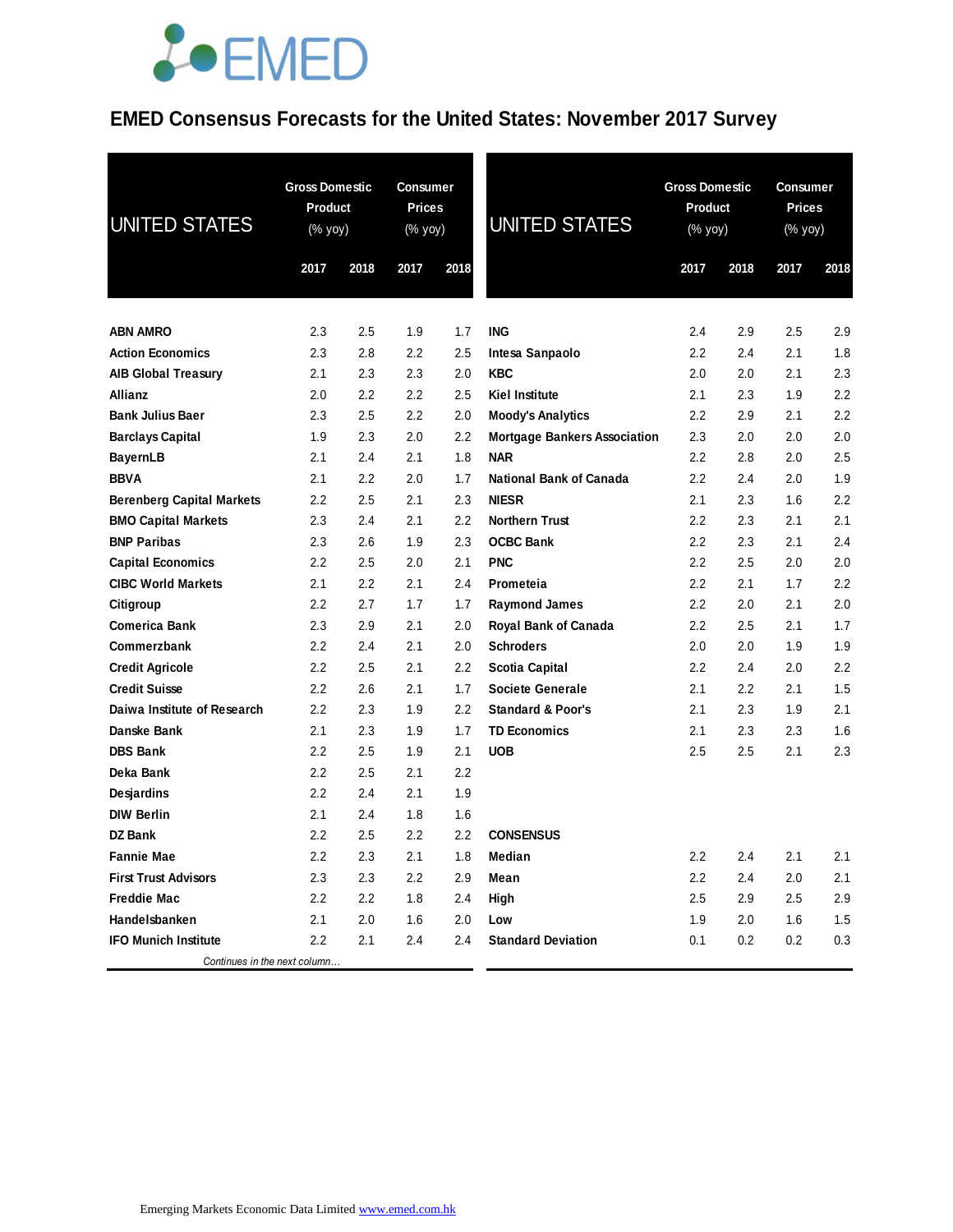### **EMED Consensus Forecasts for the Euro Area: November 2017 Survey**

| <b>EURO AREA</b>                 | <b>Gross Domestic</b><br>Product<br>$(% \mathsf{Y}^{\prime }\mathsf{Y}^{\prime }\mathsf{Y}^{\prime })$ |      | <b>Consumer</b><br><b>Prices</b><br>(% yoy) |      | <b>EURO AREA</b>            | <b>Gross Domestic</b><br>Product<br>$(% \mathsf{Y}^{\prime }\mathsf{Y}^{\prime })$ (% $\mathsf{Y}^{\prime }\mathsf{Y}^{\prime }\mathsf{Y}^{\prime })$ |      | <b>Consumer</b><br><b>Prices</b><br>(% yoy) |      |
|----------------------------------|--------------------------------------------------------------------------------------------------------|------|---------------------------------------------|------|-----------------------------|-------------------------------------------------------------------------------------------------------------------------------------------------------|------|---------------------------------------------|------|
|                                  | 2017                                                                                                   | 2018 | 2017                                        | 2018 |                             | 2017                                                                                                                                                  | 2018 | 2017                                        | 2018 |
| <b>ABN AMRO</b>                  | 2.3                                                                                                    | 2.2  | 1.5                                         | 1.3  | Handelsbanken               | 2.0                                                                                                                                                   | 1.5  | 1.5                                         | 1.6  |
| <b>AIB Global Treasury</b>       | 2.1                                                                                                    | 1.9  | 1.4                                         | 1.3  | <b>IFO Munich Institute</b> | 2.1                                                                                                                                                   | 1.7  | 1.8                                         | 1.5  |
| Allianz                          | 2.1                                                                                                    | 1.8  | 1.5                                         | 1.6  | <b>ING</b>                  | 1.8                                                                                                                                                   | 1.7  | 1.6                                         | 1.4  |
| <b>Bank Julius Baer</b>          | 2.3                                                                                                    | 2.0  | 1.5                                         | 1.3  | Intesa Sanpaolo             | 2.3                                                                                                                                                   | 1.8  | 1.6                                         | 1.4  |
| Bank of Tokyo-Mitsubishi UFJ     | 1.8                                                                                                    | 1.6  | 1.5                                         | 1.5  | <b>KBC</b>                  | 2.0                                                                                                                                                   | 2.1  | 1.5                                         | 1.3  |
| <b>Barclays Capital</b>          | 1.8                                                                                                    | 1.7  | 1.6                                         | 1.3  | <b>Kiel Institute</b>       | $2.2\,$                                                                                                                                               | 2.1  | 1.5                                         | 1.5  |
| <b>BayernLB</b>                  | 2.1                                                                                                    | 1.7  | 1.6                                         | 1.4  | <b>Moody's Analytics</b>    | 2.2                                                                                                                                                   | 1.8  | 1.5                                         | 1.5  |
| <b>BBVA</b>                      | 2.0                                                                                                    | 1.7  | 1.4                                         | ---  | <b>NIESR</b>                | 2.1                                                                                                                                                   | 1.9  | 1.6                                         | 1.4  |
| <b>Berenberg Capital Markets</b> | 2.3                                                                                                    | 2.2  | 1.5                                         | 1.4  | <b>OCBC Bank</b>            | 2.2                                                                                                                                                   | 1.5  | 1.7                                         | 1.5  |
| <b>BMO Capital Markets</b>       | 2.2                                                                                                    | 1.8  | 1.5                                         | 1.5  | <b>Prometeia</b>            | 2.2                                                                                                                                                   | 1.9  | 1.5                                         | 1.3  |
| <b>BNP Paribas</b>               | 2.1                                                                                                    | 1.6  | 1.5                                         | 1.1  | <b>Royal Bank of Canada</b> | 2.3                                                                                                                                                   | 1.9  | 1.5                                         | 1.2  |
| <b>Capital Economics</b>         | 2.3                                                                                                    | 2.3  | 1.5                                         | 1.3  | <b>Schroders</b>            | 2.1                                                                                                                                                   | 1.9  | 1.5                                         | 1.1  |
| <b>CIBC World Markets</b>        | 2.0                                                                                                    | 1.7  | 1.6                                         | 1.8  | <b>Scotia Capital</b>       | 2.3                                                                                                                                                   | 2.0  | 1.6                                         | 1.5  |
| Citigroup                        | 2.3                                                                                                    | 2.1  | 1.5                                         | 1.3  | <b>Societe Generale</b>     | $2.2\,$                                                                                                                                               | 1.7  | 1.5                                         | 1.1  |
| Commerzbank                      | 2.3                                                                                                    | 2.2  | 1.5                                         | 1.6  | <b>TD Economics</b>         | 2.2                                                                                                                                                   | 1.7  | 1.5                                         | 1.2  |
| <b>Credit Agricole</b>           | 2.2                                                                                                    | 2.0  | 1.5                                         | 1.2  | <b>UOB</b>                  | 2.0                                                                                                                                                   | 1.7  | 1.5                                         | 1.4  |
| <b>Credit Suisse</b>             | 2.3                                                                                                    | 2.5  | 1.6                                         | 1.5  |                             |                                                                                                                                                       |      |                                             |      |
| Danske Bank                      | 2.2                                                                                                    | 1.6  | 1.5                                         | 1.2  |                             |                                                                                                                                                       |      |                                             |      |
| <b>DBS Bank</b>                  | 2.0                                                                                                    | 2.0  | 1.5                                         | 1.2  | <b>CONSENSUS</b>            |                                                                                                                                                       |      |                                             |      |
| Deka Bank                        | 2.3                                                                                                    | 2.0  | 1.5                                         | 1.5  | <b>Median</b>               | 2.2                                                                                                                                                   | 1.9  | 1.5                                         | 1.4  |
| <b>DIW Berlin</b>                | 2.1                                                                                                    | 1.9  | 1.3                                         | 1.4  | Mean                        | 2.2                                                                                                                                                   | 1.9  | 1.5                                         | 1.4  |
| <b>DZ Bank</b>                   | 2.3                                                                                                    | 2.0  | 1.5                                         | 1.2  | High                        | 2.3                                                                                                                                                   | 2.5  | 1.8                                         | 1.8  |
| <b>ETLA</b>                      | 2.3                                                                                                    | 1.9  | 1.5                                         | 1.5  | Low                         | 1.8                                                                                                                                                   | 1.5  | 1.3                                         | 1.1  |
| <b>EUROFER</b>                   | 2.1                                                                                                    | 1.9  | 1.7                                         | 1.6  | <b>Standard Deviation</b>   | 0.1                                                                                                                                                   | 0.2  | 0.1                                         | 0.2  |
| Continues in the next column     |                                                                                                        |      |                                             |      |                             |                                                                                                                                                       |      |                                             |      |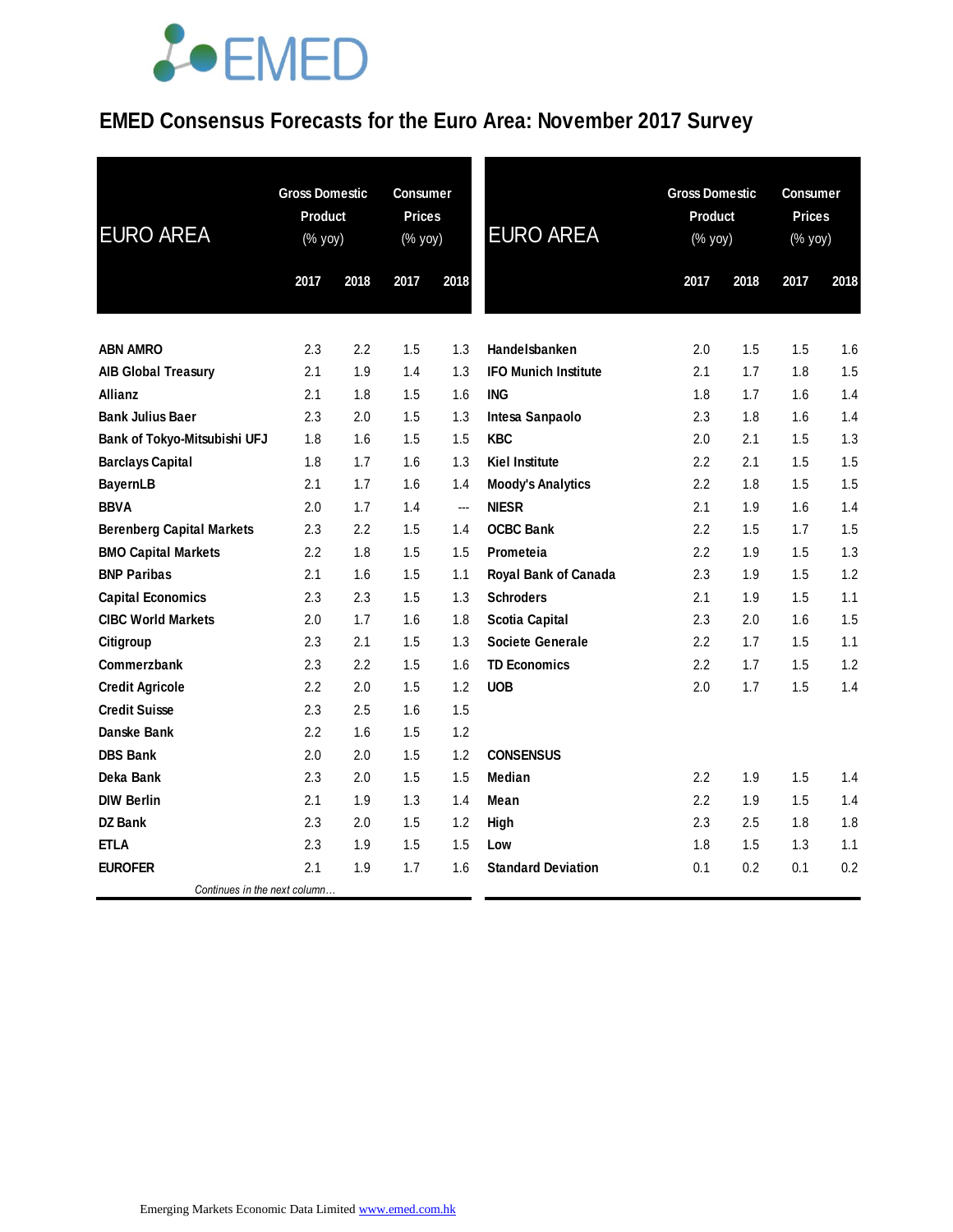### **EMED Consensus Forecasts for Japan: November 2017 Survey**

| <b>JAPAN</b>                     | <b>Gross Domestic</b><br><b>Product</b><br>(% yoy) |      | <b>Consumer</b><br><b>Prices</b><br>(% yoy) |               | <b>JAPAN</b>              | <b>Gross Domestic</b><br><b>Product</b><br>(% yoy) |      |      | <b>Consumer</b><br><b>Prices</b><br>(% yoy) |  |
|----------------------------------|----------------------------------------------------|------|---------------------------------------------|---------------|---------------------------|----------------------------------------------------|------|------|---------------------------------------------|--|
|                                  | 2017                                               | 2018 | 2017                                        | 2018          |                           | 2017                                               | 2018 | 2017 | 2018                                        |  |
| <b>ABN AMRO</b>                  | 1.5                                                | 1.3  | 0.7                                         | 1.0           | <b>ING</b>                | 1.4                                                | 0.7  | 0.4  | 0.7                                         |  |
| <b>AIB Global Treasury</b>       | 1.2                                                | 1.0  | 0.2                                         | 0.3           | Intesa Sanpaolo           | 1.4                                                | 0.7  | 0.4  | 0.6                                         |  |
| Allianz                          | 1.5                                                | 0.9  | 0.5                                         | 0.9           | <b>JCER</b>               | 1.7                                                | 1.0  | 0.8  | 0.9                                         |  |
| <b>Bank Julius Baer</b>          | 1.5                                                | 1.3  | 0.4                                         | 0.3           | <b>KBC</b>                | 1.3                                                | 1.0  | 0.5  | 1.0                                         |  |
| Bank of Tokyo-Mitsubishi UFJ     | 0.8                                                | 1.6  | 0.6                                         | 0.7           | <b>Kiel Institute</b>     | 1.8                                                | 1.2  | 0.5  | 0.7                                         |  |
| <b>Barclays Capital</b>          | 1.6                                                | 1.1  | 0.5                                         | 0.7           | <b>Mizuho Securities</b>  | 1.5                                                | 1.2  | 0.7  | 0.7                                         |  |
| <b>BayernLB</b>                  | 1.5                                                | 1.0  | 0.5                                         | 0.9           | <b>Moody's Analytics</b>  | 1.5                                                | 0.7  | 0.4  | 0.5                                         |  |
| <b>BBVA</b>                      | 0.8                                                | 0.9  | 0.8                                         | $\frac{1}{2}$ | <b>NIESR</b>              | 1.5                                                | 1.0  | 0.0  | 0.6                                         |  |
| <b>Berenberg Capital Markets</b> | 1.5                                                | 1.2  | 0.5                                         | 0.8           | <b>OCBC Bank</b>          | 1.5                                                | 0.9  | 0.5  | 1.0                                         |  |
| <b>BMO Capital Markets</b>       | 1.5                                                | 1.1  | 0.5                                         | 0.6           | Prometeia                 | 1.4                                                | 1.3  | 0.4  | 0.6                                         |  |
| <b>BNP Paribas</b>               | 1.7                                                | 1.0  | 0.4                                         | 0.6           | <b>Schroders</b>          | 1.6                                                | 1.5  | 0.5  | 1.0                                         |  |
| <b>Capital Economics</b>         | 1.7                                                | 1.2  | 0.5                                         | 0.5           | <b>Scotia Capital</b>     | 1.6                                                | 1.0  | 0.6  | 1.1                                         |  |
| <b>CIBC World Markets</b>        | 1.3                                                | 1.1  | 0.4                                         | 0.7           | <b>Societe Generale</b>   | 1.5                                                | 1.2  | 0.4  | 1.0                                         |  |
| Citigroup                        | 1.7                                                | 1.6  | 0.4                                         | 0.5           | <b>TD Economics</b>       | 1.6                                                | 1.2  | 0.4  | 0.8                                         |  |
| Commerzbank                      | 1.5                                                | 1.1  | 0.4                                         | 0.7           | <b>UOB</b>                | 1.3                                                | 1.7  | 1.0  | 1.9                                         |  |
| <b>Credit Agricole</b>           | 1.6                                                | 1.3  | 0.4                                         | 0.5           |                           |                                                    |      |      |                                             |  |
| <b>Credit Suisse</b>             | 1.2                                                | 0.6  | 0.4                                         | 0.3           |                           |                                                    |      |      |                                             |  |
| Daiwa Institute of Research      | 1.6                                                | 1.4  | 0.5                                         | 0.6           | <b>CONSENSUS</b>          |                                                    |      |      |                                             |  |
| <b>DBS Bank</b>                  | 1.6                                                | 1.1  | 0.4                                         | 0.6           | Median                    | 1.5                                                | 1.1  | 0.5  | 0.7                                         |  |
| Deka Bank                        | 1.6                                                | 1.2  | 0.4                                         | 1.0           | Mean                      | 1.5                                                | 1.1  | 0.5  | 0.7                                         |  |
| <b>DIW Berlin</b>                | 1.9                                                | 1.3  | 0.3                                         | 0.5           | High                      | 1.9                                                | 1.7  | 1.0  | 1.9                                         |  |
| <b>DZ Bank</b>                   | 1.6                                                | 1.1  | 0.5                                         | 0.8           | Low                       | 0.8                                                | 0.6  | 0.0  | 0.3                                         |  |
| <b>IFO Munich Institute</b>      | 1.2                                                | 1.0  | 0.5                                         | 0.8           | <b>Standard Deviation</b> | 0.2                                                | 0.2  | 0.2  | 0.3                                         |  |
| Continues in the next column     |                                                    |      |                                             |               |                           |                                                    |      |      |                                             |  |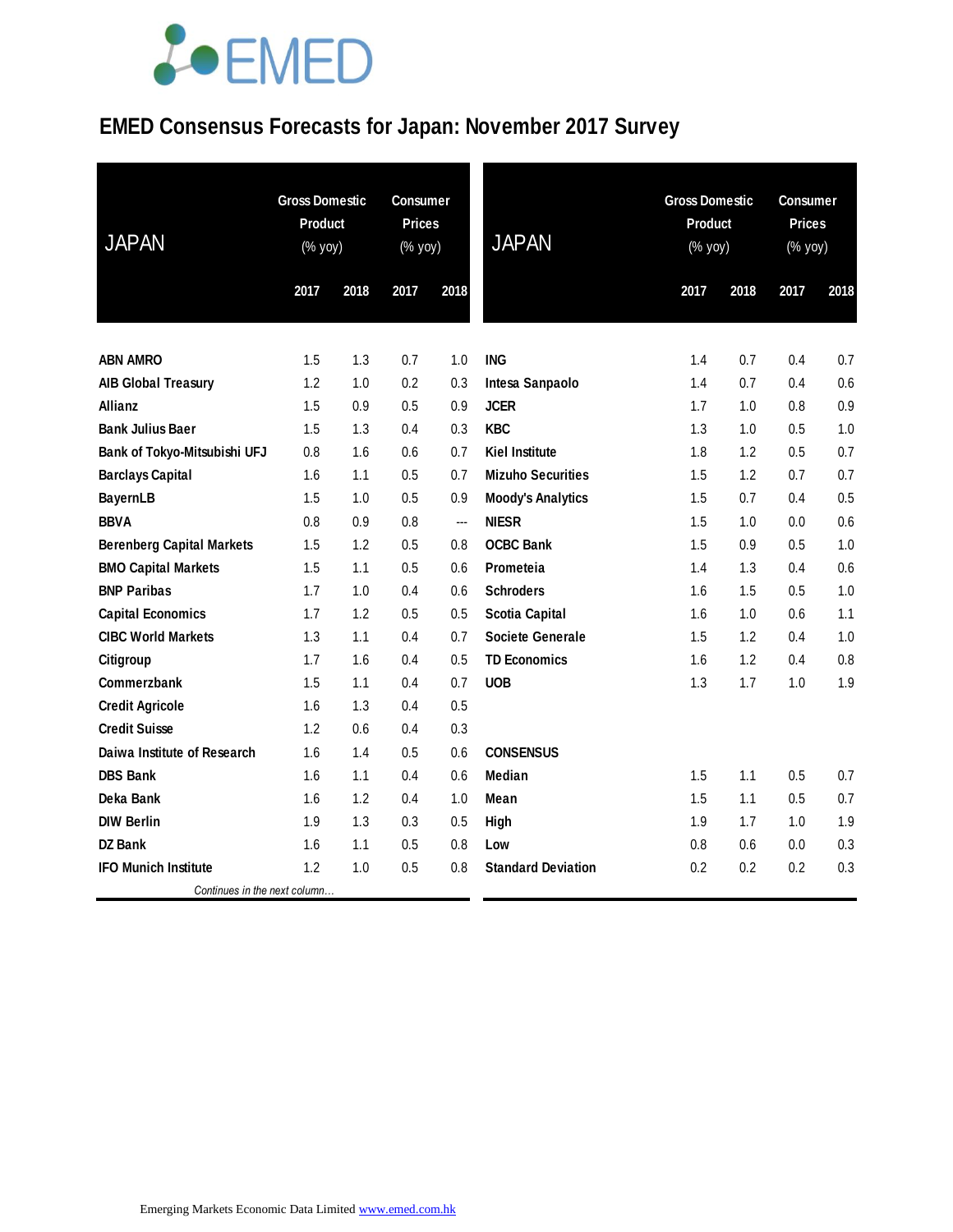### **EMED Consensus Forecasts for China: November 2017 Survey**

| <b>CHINA</b>                     | <b>Gross Domestic</b><br>Product<br>(% yoy) |      | <b>Consumer</b><br><b>Prices</b><br>(% yoy) |      | <b>CHINA</b>                  | <b>Gross Domestic</b><br><b>Product</b><br>(% yoy) |      | <b>Consumer</b><br><b>Prices</b><br>(% yoy) |      |
|----------------------------------|---------------------------------------------|------|---------------------------------------------|------|-------------------------------|----------------------------------------------------|------|---------------------------------------------|------|
|                                  | 2017                                        | 2018 | 2017                                        | 2018 |                               | 2017                                               | 2018 | 2017                                        | 2018 |
| <b>ABN AMRO</b>                  | 6.8                                         | 6.5  | 1.5                                         | 2.0  | <b>ING</b>                    | 6.8                                                | 6.7  | 1.5                                         | 1.6  |
| Allianz                          | 6.7                                         | 6.3  | 1.8                                         | 2.2  | Intesa Sanpaolo               | 6.8                                                | 6.3  | 1.6                                         | 2.3  |
| <b>Bank Julius Baer</b>          | 6.8                                         | 6.3  | 1.6                                         | 2.1  | JP Morgan                     | 6.8                                                | 6.5  | 1.5                                         | 2.4  |
| <b>Bank of East Asia</b>         | 6.8                                         | 6.4  | 1.8                                         | 2.2  | <b>Kiel Institute</b>         | 6.7                                                | 6.4  | 1.6                                         | 2.1  |
| <b>Barclays Capital</b>          | 6.7                                         | 6.3  | 2.2                                         | 2.3  | <b>Moody's Analytics</b>      | 6.8                                                | 6.6  | 1.5                                         | 2.7  |
| <b>BayernLB</b>                  | 6.8                                         | 6.3  | 1.6                                         | 2.2  | <b>NIESR</b>                  | 6.8                                                | 6.5  | 1.5                                         | 2.1  |
| <b>BBVA</b>                      | 6.7                                         | 6.8  | 1.7                                         | 2.0  | <b>OCBC Bank</b>              | 6.8                                                | 6.0  | 1.6                                         | 2.5  |
| <b>Berenberg Capital Markets</b> | 6.9                                         | 6.2  | 1.6                                         | 2.3  | Prometeia                     | 6.9                                                | 6.3  | 2.8                                         | 2.7  |
| <b>BMO Capital Markets</b>       | 6.8                                         | 6.6  | 1.6                                         | 1.9  | <b>Royal Bank of Scotland</b> | 6.8                                                | 6.5  | 2.0                                         | 2.0  |
| <b>BNP Paribas</b>               | 6.6                                         | 6.4  | 1.8                                         | 2.3  | <b>Schroders</b>              | 6.7                                                | 6.3  | 1.8                                         | 2.3  |
| <b>Capital Economics</b>         | 6.8                                         | 6.5  | 1.5                                         | 1.5  | <b>Scotia Capital</b>         | 6.8                                                | 6.4  | 2.0                                         | 2.5  |
| Citigroup                        | 6.8                                         | 6.5  | 1.6                                         | 2.2  | <b>Societe Generale</b>       | 6.8                                                | 6.2  | 1.7                                         | 2.3  |
| Commerzbank                      | 6.7                                         | 6.4  | 1.6                                         | 2.2  | <b>UOB</b>                    | 6.8                                                | 6.6  | 1.7                                         | 2.0  |
| <b>Credit Agricole</b>           | 6.8                                         | 6.6  | 1.3                                         | 1.7  |                               |                                                    |      |                                             |      |
| <b>Credit Suisse</b>             | 6.8                                         | 6.5  | 1.8                                         | 2.5  |                               |                                                    |      |                                             |      |
| Daiwa Institute of Research      | 6.8                                         | 6.1  | 1.7                                         | 1.9  |                               |                                                    |      |                                             |      |
| Danske Bank                      | 6.8                                         | 6.3  | 2.0                                         | 2.0  | <b>CONSENSUS</b>              |                                                    |      |                                             |      |
| <b>DBS Bank</b>                  | 6.7                                         | 6.4  | 1.6                                         | 2.1  | Median                        | 6.8                                                | 6.4  | 1.6                                         | 2.2  |
| Deka Bank                        | 6.8                                         | 6.6  | 1.6                                         | 2.7  | Mean                          | 6.8                                                | 6.4  | 1.7                                         | 2.2  |
| <b>DIW Berlin</b>                | 6.6                                         | 6.5  | 1.7                                         | 2.5  | High                          | 6.9                                                | 6.8  | 2.8                                         | 2.8  |
| <b>DZ Bank</b>                   | 6.8                                         | 6.7  | 1.5                                         | 2.0  | Low                           | 6.6                                                | 6.0  | 1.3                                         | 1.5  |
| <b>IFO Munich Institute</b>      | 6.6                                         | 6.3  | 1.8                                         | 2.8  | <b>Standard Deviation</b>     | 0.1                                                | 0.2  | 0.3                                         | 0.3  |
| Continues in the next column     |                                             |      |                                             |      |                               |                                                    |      |                                             |      |